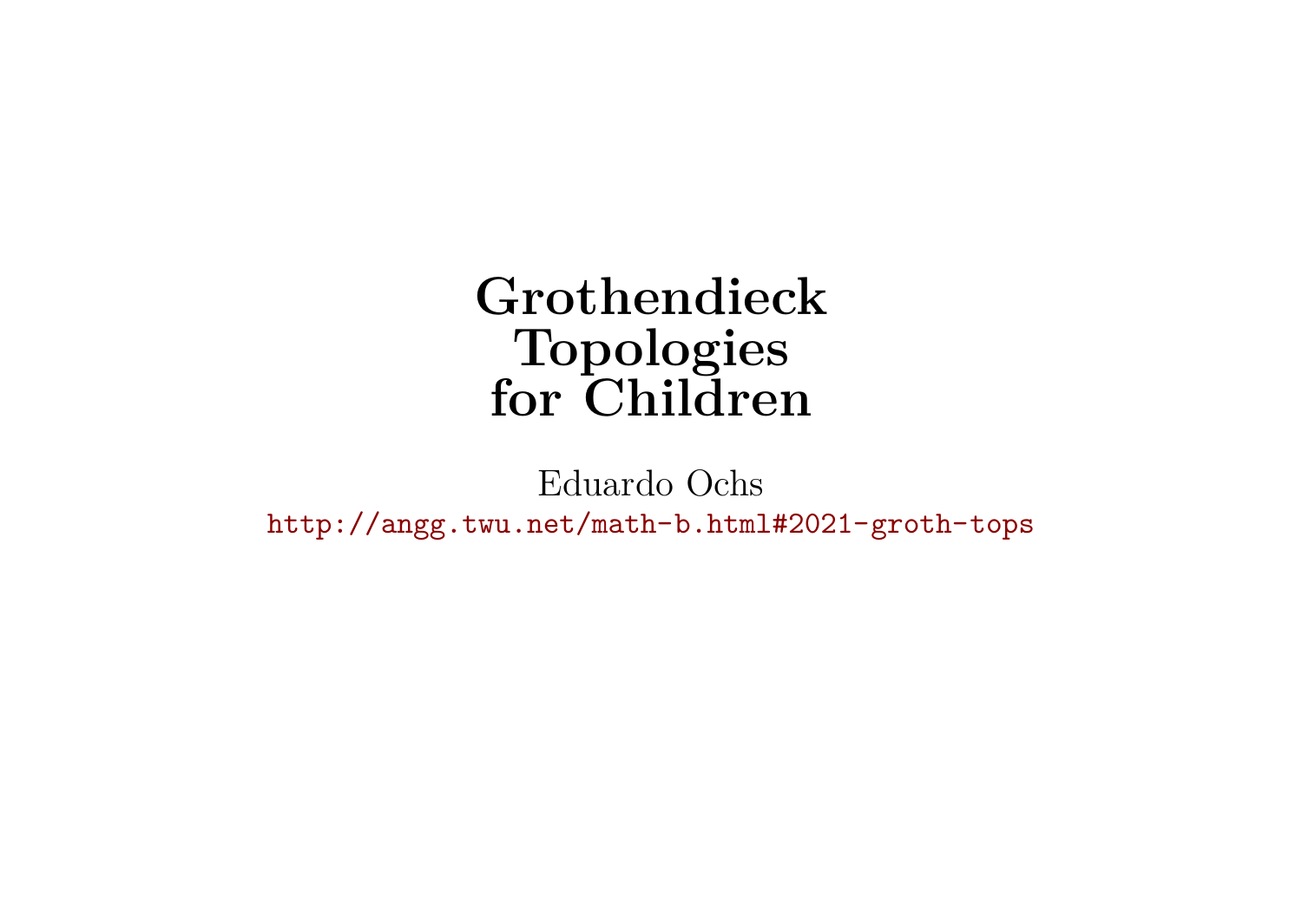## **Abstract (1)**

The notes in

#### <http://angg.twu.net/math-b.html#favorite-conventions>

—I'll refer to them as "[\[FavC\]](#page-12-0)" from here on — define an extensible diagrammatic language that lets us take complex definitions in Category Theory and then complement them with several kinds of diagrams to lower the level of complexity and abstraction of the original definition. What we usually get after adding these diagrams is the original definition (very abstract, "for adults") drawn side to side with diagrams for particular cases ("for children"), in two parallel diagrams with the same shape; see the introduction of [\[FavC\]](#page-12-0) for several different overviews of the method, and for several different attempts to define "children" in a useful way.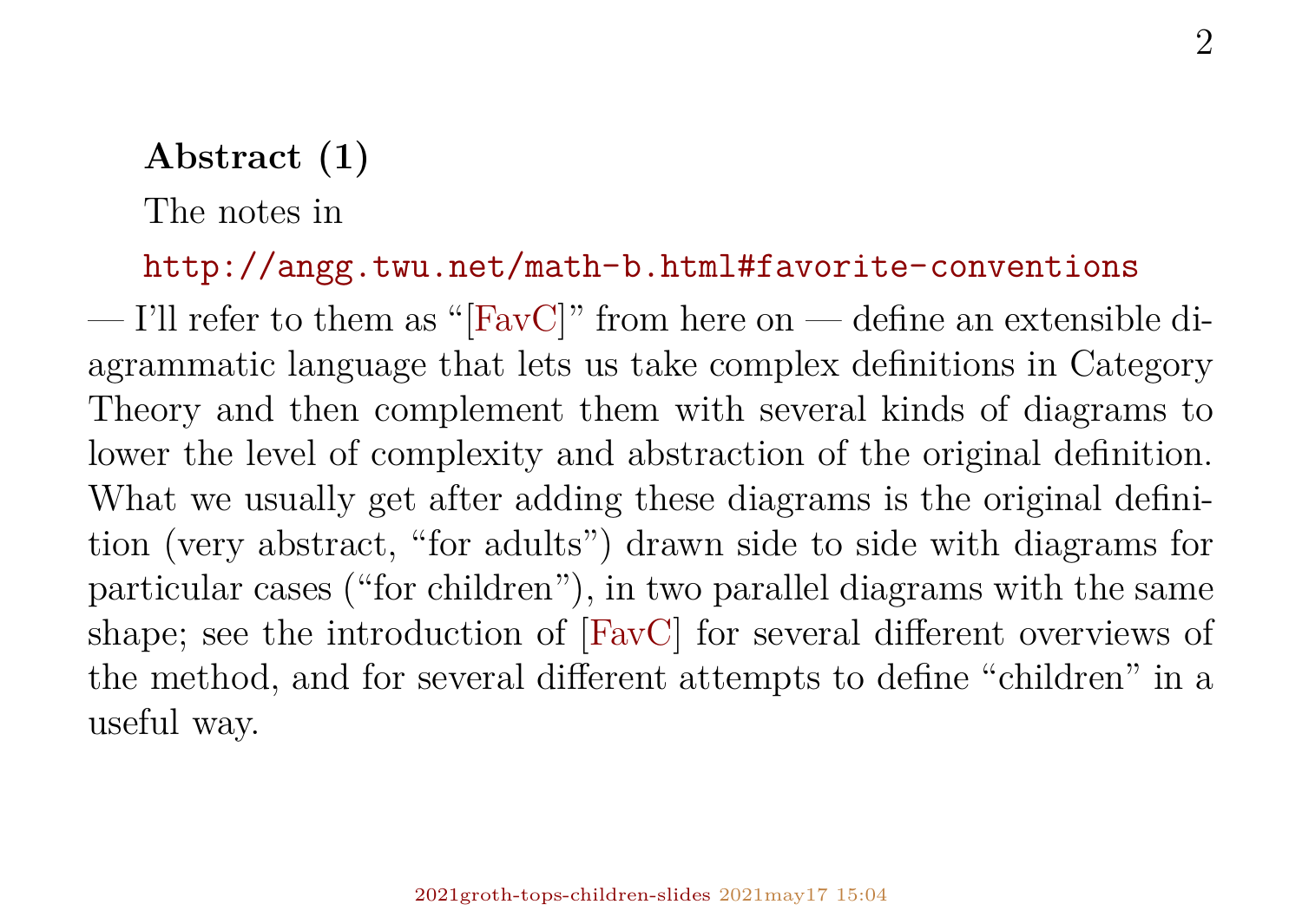## **Abstract (2)**

The definition of a Grothendieck topology is quite hard to understand — I found it impossible for many years — and in this presentation I will show how the extend the diagrammatic language from [\[FavC\]](#page-12-0) to handle that. Most of the material that I will present is in

<http://angg.twu.net/LATEX/2021groth-tops-children.pdf>, but I need to confess that this is an early draft that I need to rewrite as soon as possible.

The presentation will be in Portuguese, with slides in English.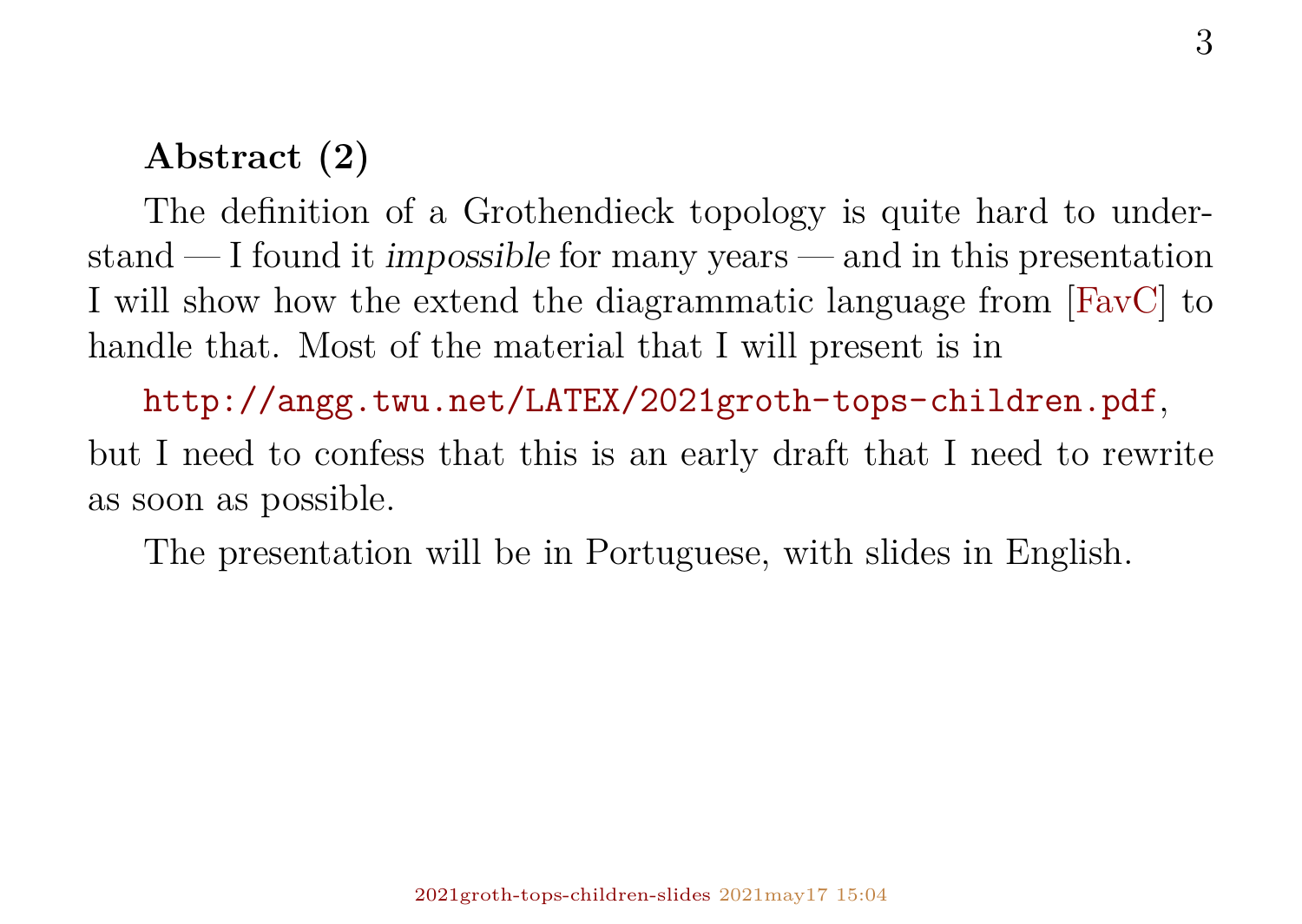#### **What we will need:**

1) The order topologies/ZHAs generated by 2-column graphs from [\[PH1,](#page-12-1) sections 14–17],

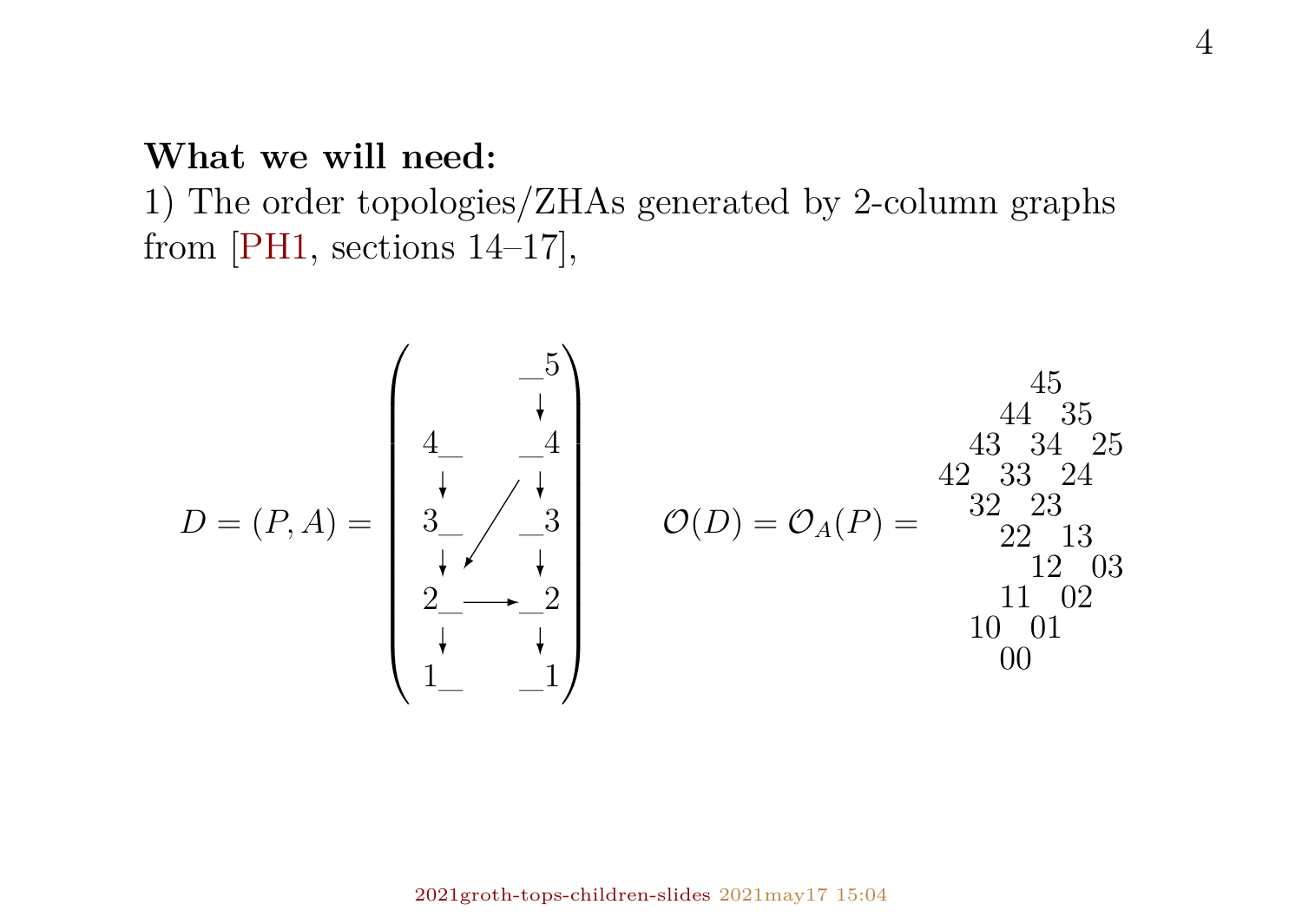## **What we will need (2)** 2) This extension to the notations in [\[PH1\]](#page-12-1):

$$
\begin{aligned}\n\begin{bmatrix}\n\begin{matrix}\n0_{0}^{0}_{2}^{0}_{1} \\
1_{1}^{11}\n\end{matrix}\n\end{bmatrix} & = \{ U \in \mathcal{O}(B) \mid U \text{ is of the form } \begin{matrix}\n0_{0}^{0}_{2}^{0}_{2} \\
0_{1}^{0}_{1}^{11}_{1}\n\end{matrix} \} \\
& = \{ U \in \mathcal{O}(B) \mid \begin{matrix}\n0_{0}^{0}_{0}^{0}_{1} & \leq U \leq \begin{matrix}\n0_{0}^{0}_{1}^{1}_{1} \\
0_{1}^{0}^{0}_{1}^{1}_{1} & \ldots & 0_{1}^{0} \\
0_{1}^{0}^{0}_{1}^{1}_{1} & \ldots & 0_{1}^{0} \\
1_{1}^{11}\n\end{matrix} \} \\
& = \begin{matrix}\n\begin{matrix}\n\vdots \\
\vdots \\
\vdots \\
\vdots \\
\end{matrix}\n\end{matrix}\n\end{matrix}
$$
\n
$$
\begin{aligned}\n\begin{bmatrix}\n\vdots \\
\vdots \\
\vdots \\
\vdots \\
\end{bmatrix}^{2} \\
& = \{ U \in \mathcal{O}(12) \mid U \text{ is of the form } \begin{matrix}\n\vdots \\
\vdots \\
\vdots \\
\vdots \\
\vdots \\
\end{matrix}\n\end{aligned}
$$
\n
$$
= \{ U \in \mathcal{O}(12) \mid \begin{matrix}\n\vdots \\
\vdots \\
\vdots \\
\vdots \\
\end{matrix}\n\end{aligned}
$$
\n
$$
= \{ U \in \mathcal{O}(12) \mid \begin{matrix}\n\vdots \\
\vdots \\
\vdots \\
\vdots \\
\vdots \\
\end{matrix}\n\end{aligned}
$$
\n
$$
= \{ U \in \mathcal{O}(12) \mid \begin{matrix}\n\vdots \\
\vdots \\
\vdots \\
\vdots \\
\vdots \\
\end{matrix}\n\begin{matrix}\n\vdots \\
\vdots \\
\vdots \\
\vdots \\
\end{matrix}\n\end{aligned}
$$
\n
$$
= \{ U \in \mathcal{O}(12) \mid \begin{matrix}\n\vdots \\
\vdots \\
\vdots \\
\vdots \\
\vdots \\
\vdots \\
\end{matrix}\n\begin{matrix}\n\vdots \\
\vdots \\
\vdots \\
\vdots \\
\vdots \\
\vdots \\
\end{matrix}\n\end{aligned}
$$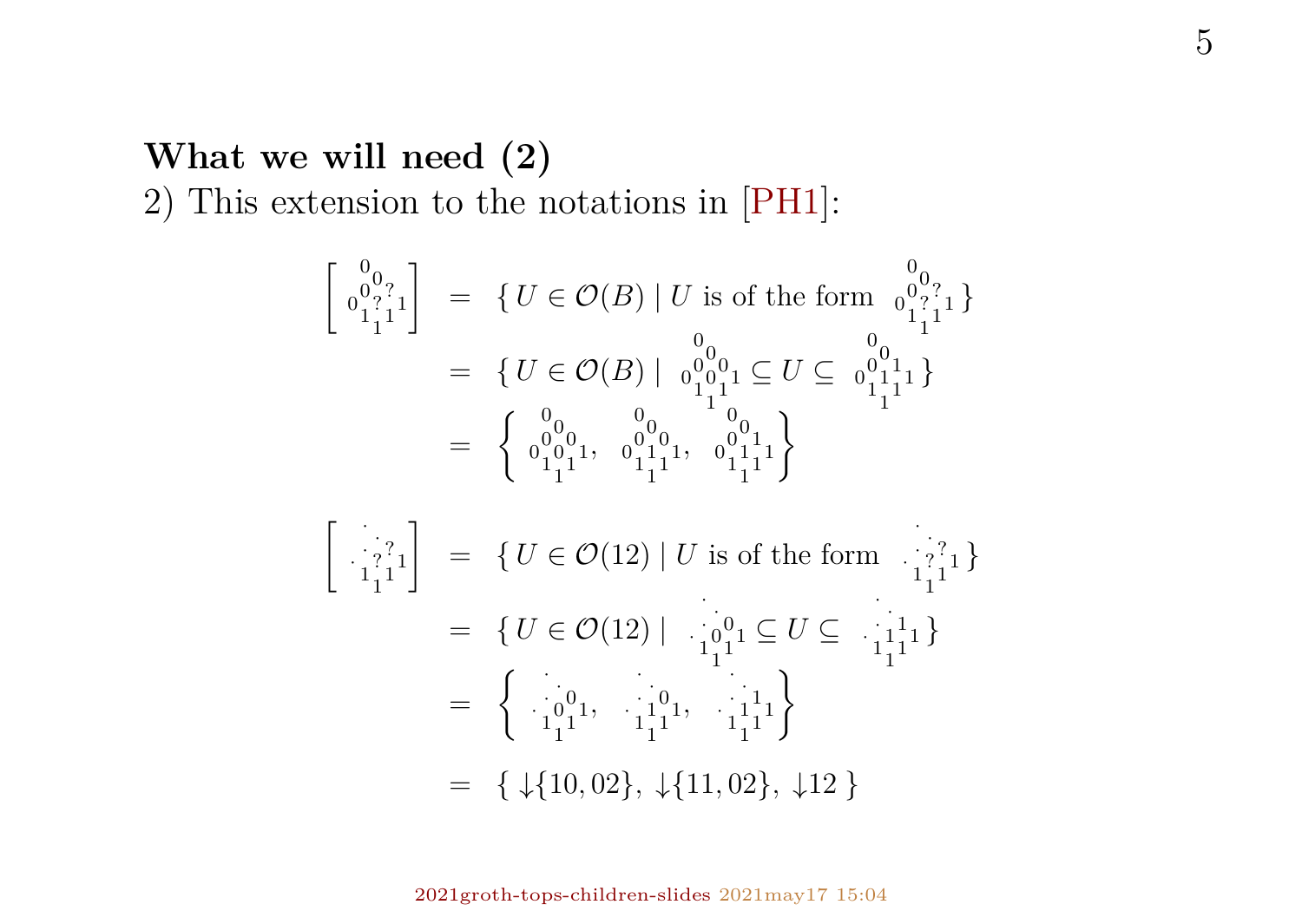## **What we will need (3)**

Several conventions from the beginning of [\[FavC\]](#page-12-0), the convention on "functors as objects" from [\[FavC,](#page-12-0) sec.7.12], and a new conventions for drawing diagrams of names, pronounciations and notations.

$$
V \in S \in \Omega(U) = 10(0) \in U
$$
  
\n
$$
V \in \mathcal{U} \in \mathcal{I}(U)
$$
  
\n
$$
W \in \mathcal{U} \in \mathcal{I}(U)
$$
  
\n
$$
32n
$$
  
\n12  $e^{-22} \cdot 10^{-20}$   
\n
$$
0 \cdot 1 e^{-2} \cdot 10^{-20} e^{-20}
$$
  
\n
$$
0 \cdot 1 e^{-2} \cdot 10^{-20} e^{-20} e^{-20}
$$
  
\n
$$
0 \cdot 1 e^{-2} \cdot 10^{-20} e^{-20}
$$
  
\n
$$
0 \cdot 1 e^{-2} \cdot 10^{-20} e^{-20}
$$
  
\n
$$
0 \cdot 10 e^{-2} \cdot 10^{-20} e^{-20}
$$
  
\n
$$
0 \cdot 10 e^{-2} \cdot 10^{-20} e^{-20}
$$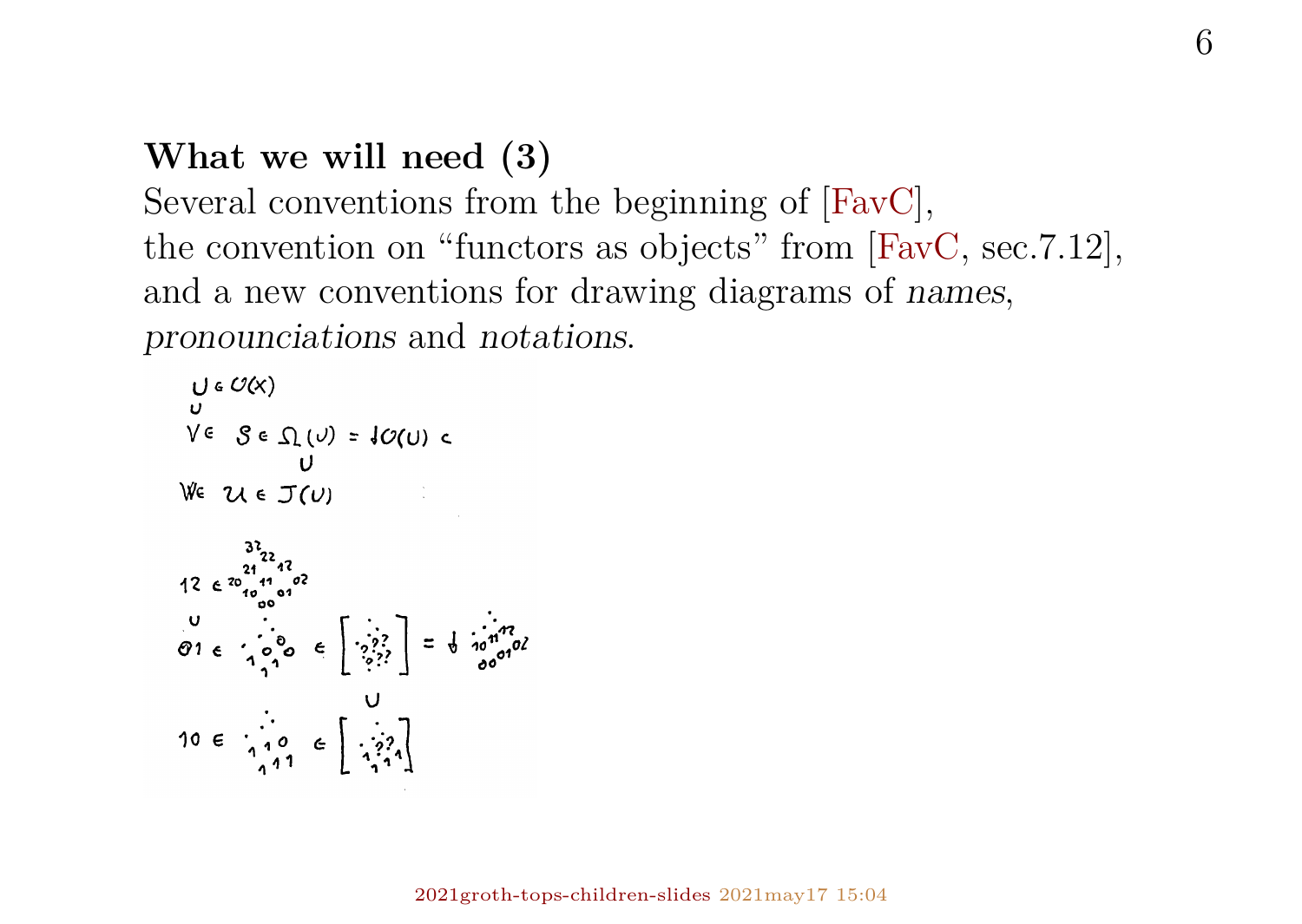#### **Quotient topologies**

Consider this partition of R:

$$
P = \{(\underline{-\infty}, 1), [\underline{1}, 2), [\underline{2}, 3], (\underline{3}, 4], (\underline{4}, +\infty))\}
$$

We will say that a subset  $U \subseteq \mathbb{R}$  respects P iff for every  $I \in P$  either  $I \subset U$  or  $I \cap U = \emptyset$ . For example,  $B \cup D = [1, 2) \cup (3, 4]$  respects P, but [0.5, 2.34] does not. Let:

$$
\mathcal{P}_P(\mathbb{R}) = \{ U \in \mathcal{P}(\mathbb{R}) \mid U \text{ respects } P \}
$$
  

$$
\mathcal{O}_P(\mathbb{R}) = \{ U \in \mathcal{O}(\mathbb{R}) \mid U \text{ respects } P \}
$$

Then  $\mathcal{P}_P(\mathbb{R})$  has  $2^5 = 32$  elements, and  $\mathcal{O}_P \subset \mathcal{P}_P(\mathbb{R})$ .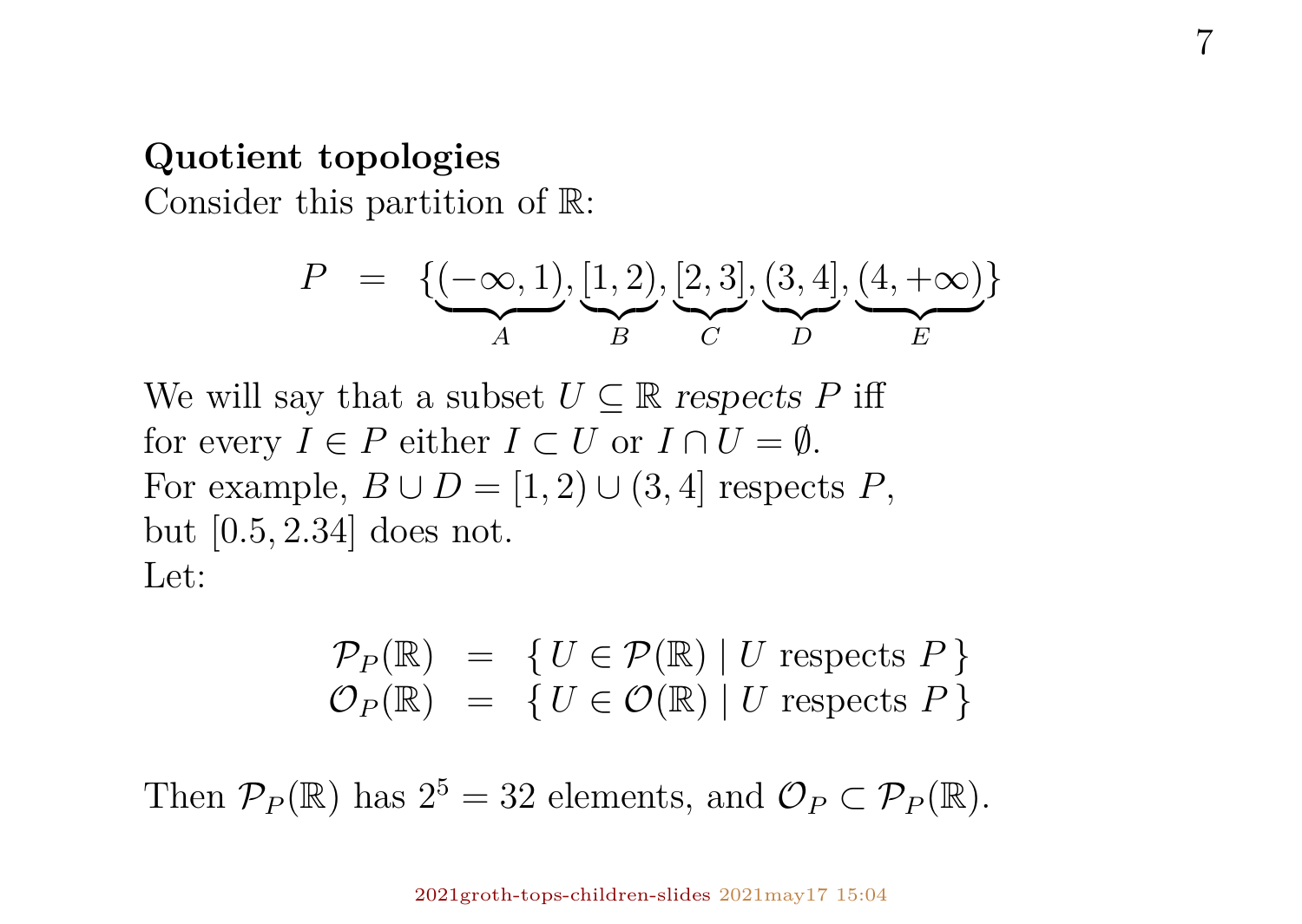#### **Quotient topologies (2)**

Here is another way to draw  $P$  and the conditions that an  $U \in \mathcal{P}_P(\mathbb{R})$  must obey to obey  $U \in \mathcal{O}_P(\mathbb{R})$ :

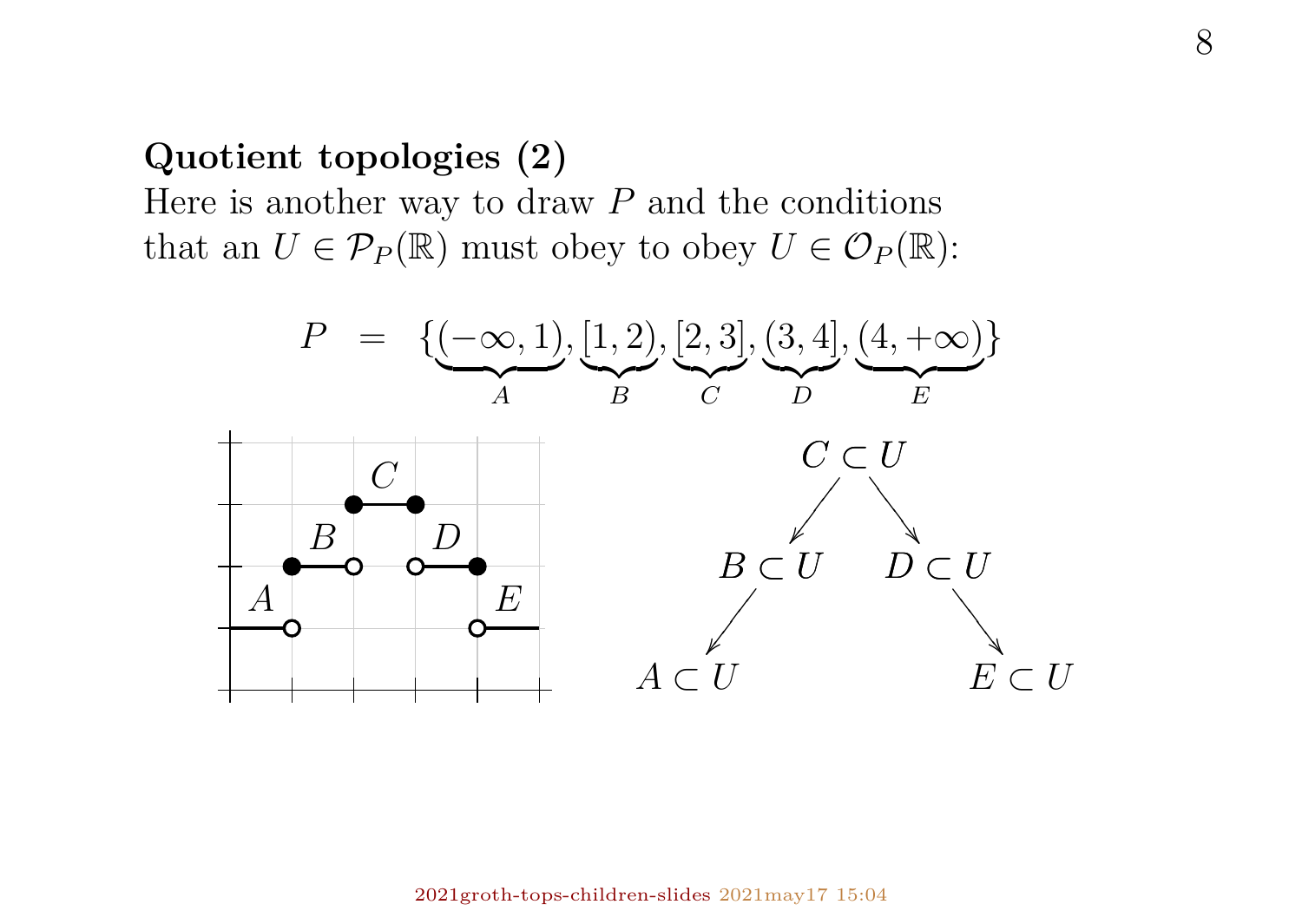## **Quotient topologies (3)** Here are the 10 elements of  $\mathcal{O}_P(\mathbb{R})$ :

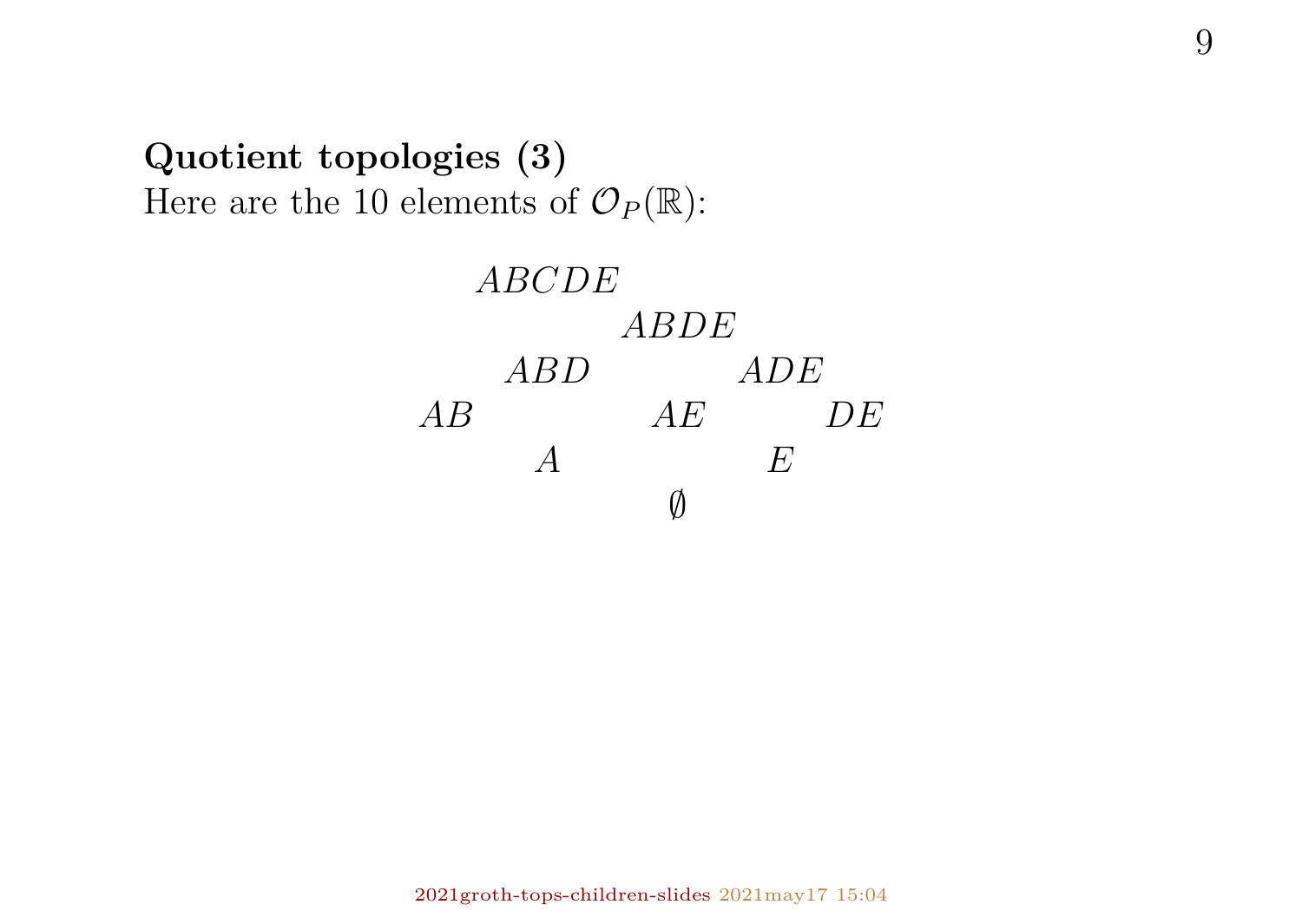## **2-column graphs and their order topologies** ...or: 2CGs and ZHAs

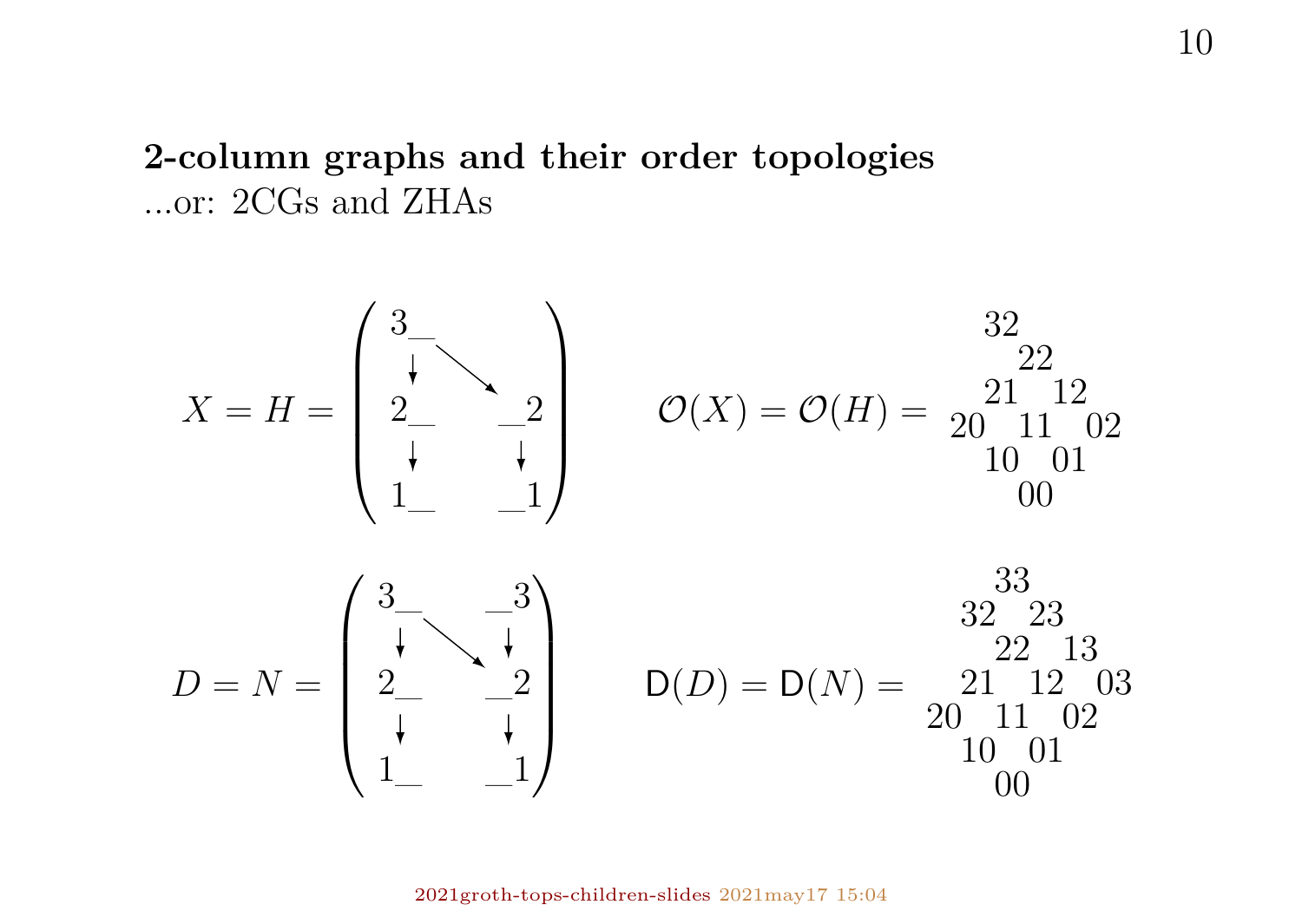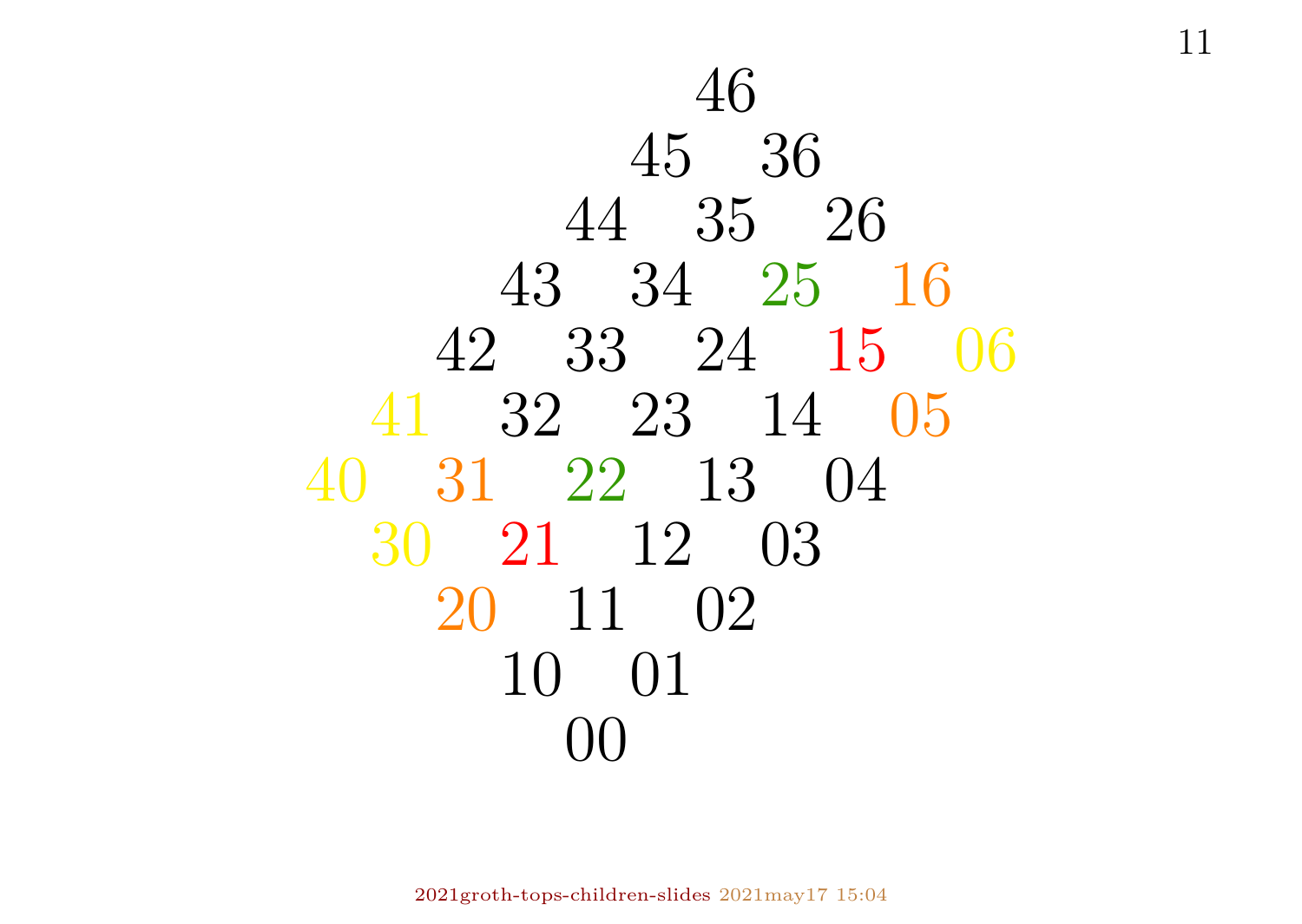

[2021groth-tops-children-slides](http://angg.twu.net/2020.2-C2.html) 2021may17 15:04